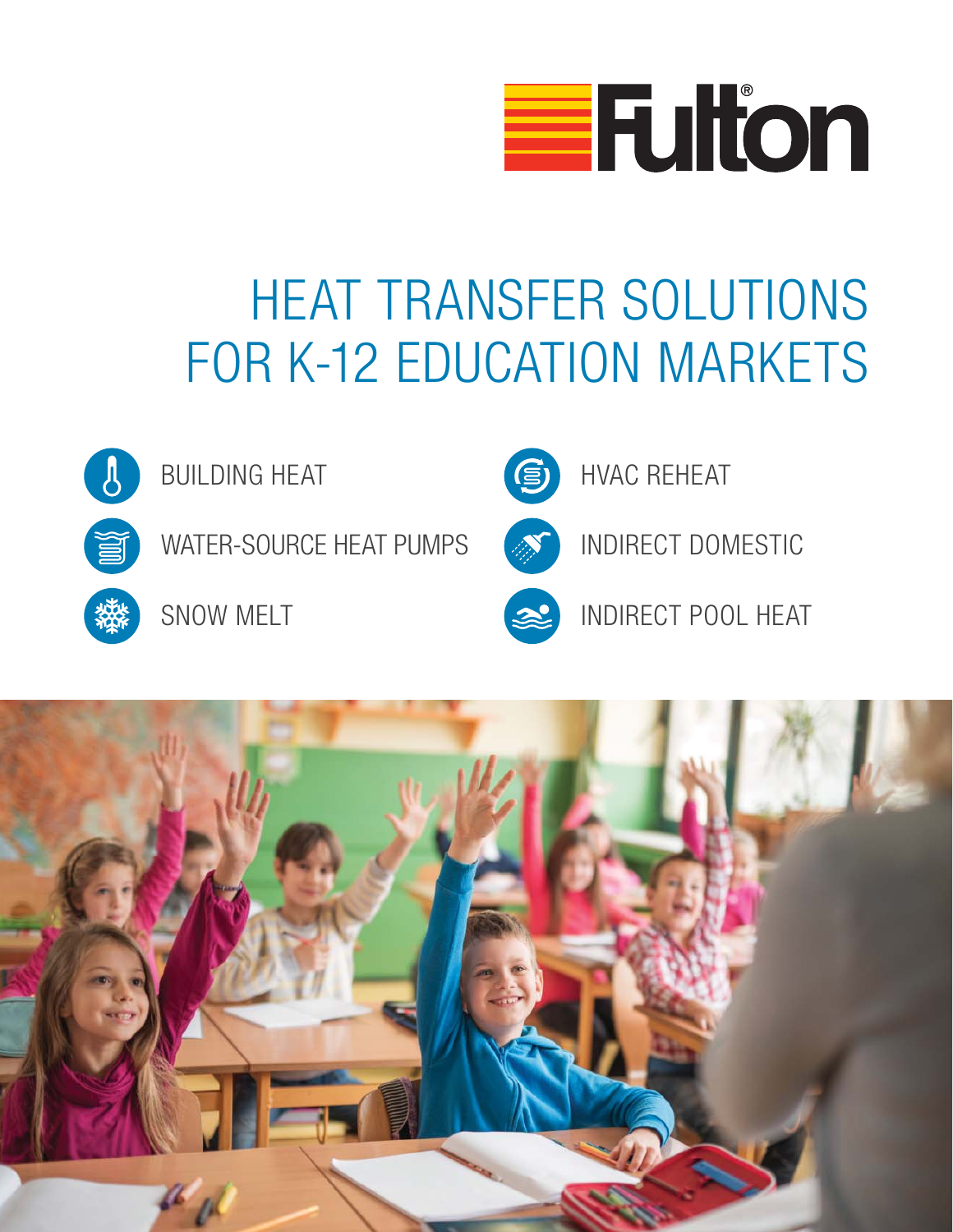# EDUCATION SOLUTION EXPERTS

## PREMIER PROVIDER

Thousands of schools and universities across North America rely on Fulton's 60-year tradition of know-how in designing **reliable, high-mass boilers**. These boilers deliver leading-edge efficiencies and utility savings, creating better spaces to teach and learn.

#### **GLOBAL SERVICE NETWORK**

Factory trained sales and service technicians provide rapid local support and parts for Fulton equipment across every State and Province in North America.

### **EASE OF MAINTENANCE**

The majority of critical components are easily accessible through the front door. Side access panels detach in seconds, facilitating service and reducing maintenance times.

## RELIABLE DURABILITY

Engineered in the USA, Fulton products are built with thicker materials and greater water volumes for exceptional tolerance of varying and unpredictable system conditions. Fulton's firetube condensing boilers are designed to provide years of trouble-free service.

### BUILT WITH DUPLEX STAINLESS STEEL

Duplex features 19% greater strength and a 23% reduction in thermal expansion compared to conventional 316L used by the competition.

### **FUEL FLEXIBILITY**

Fulton has options for a variety of fuels, including #2 fuel oil. Optional combination dual-fuel configuration is available for critical heating processes requiring redundancy in the event of a fuel disruption.

Following the installation of Vantage boilers with AHRI certified efficiencies of 96.9%, a Rhode Island school district became eligible for financial incentives from the local utility company, resulting in a substantial rebate.

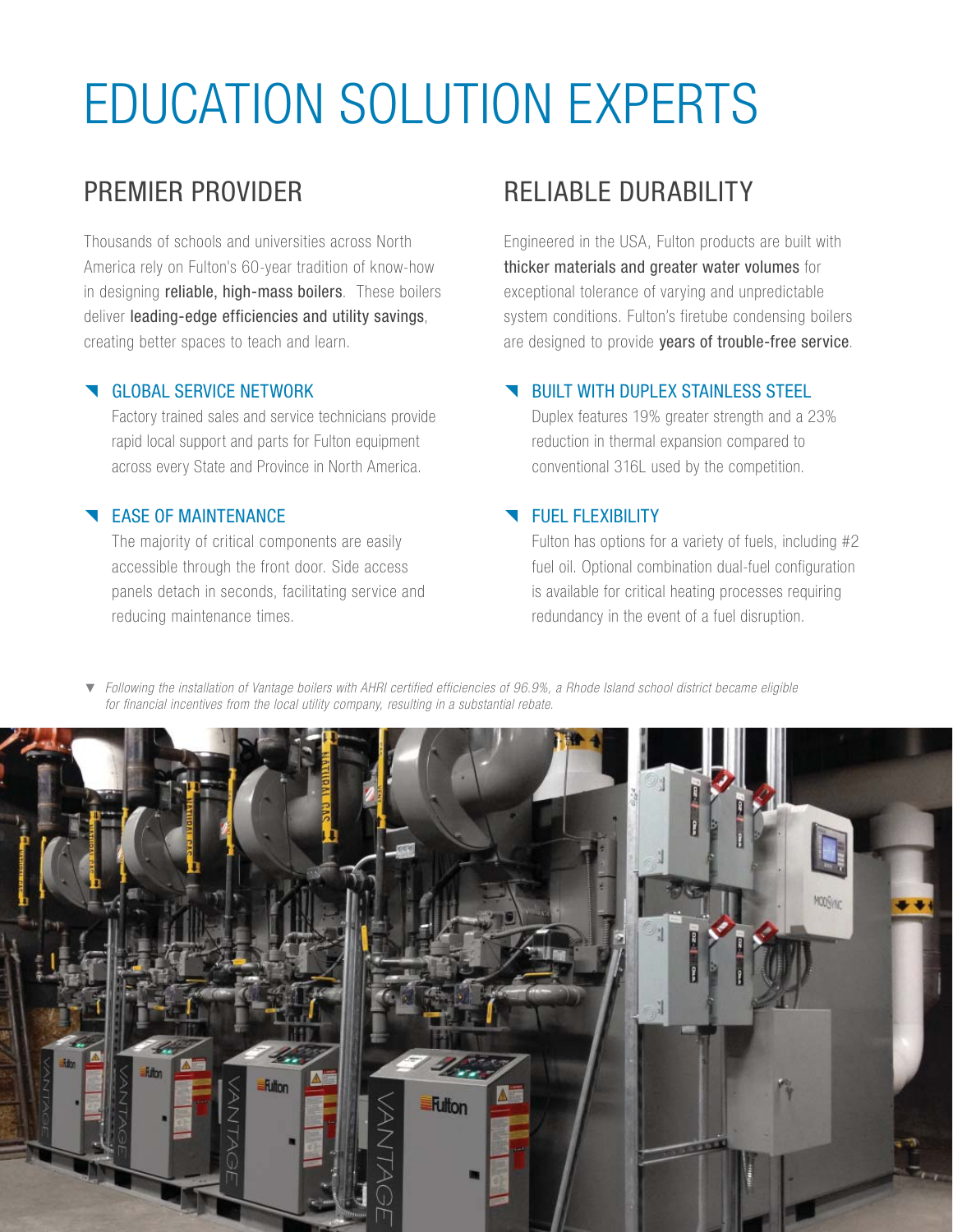## BUILT TO EXCEED EXPECTATIONS



## LONG-TERM SAVINGS

#### MAXIMUM EFFICIENCY

Save energy with industry-leading thermal efficiencies and optimized control systems. Reduced boiler cycling and decreased maintenance with intelligent boiler sequencing.

#### SIMPLIFIED OPERATION

Fulton's versatile condensing boilers do not require primary-secondary piping or dedicated boiler pumps. Variable primary flow significantly reduces the cost to install and operate the heating plant.

#### MINIMAL FOOTPRINT

**Fulton** 

Space saving designs with compact service clearances make Fulton condensing boilers a great choice for both retrofits and new construction.

▲ The Endura+ provides Fulton's proven durability in an ultra-compact footprint.

<sub>i lit</sub>on

## CASE STUDY

- CUSTOMER: WOODLAND ELEMENTARY SCHOOL
- **T** FULTON REP: RYAN COMPANY
- MARKET: K-12 EDUCATION
- NOODLAND ELEMENTARY SCH<br>
THE FULTON REP: NYAN COMPANY<br>
THEATERMAL BUILDING HEAT<br>
THEATERMAL BUILDING HEAT ing heat<br>tu/hr)<br>d
- **T** EQUIPMENT: ENDURA+ (3,000 MBTU/HR)

Download the full case study at:

www.fulton.com/woodland